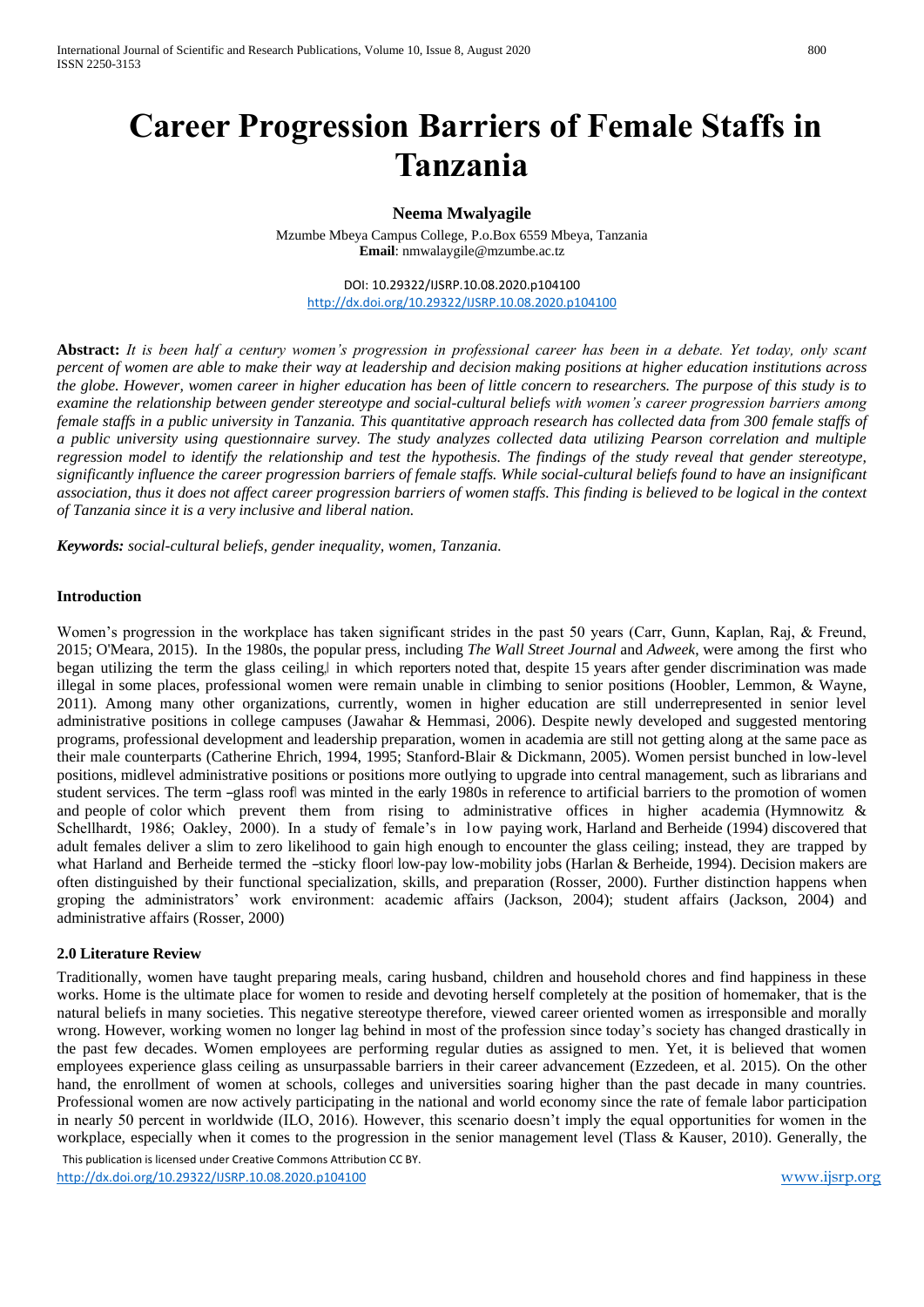number of female employees rises at the junior or middle management level in the UK and USA (Lyness, 2002), however, only scant portion progress experienced so far at the senior management level (Metz & Simon, 2010).

Though female workers participate in the national economy, they usually face unequal earning distribution in the workplace. The Organization for Economic Co-operation and Development reported that women earn 16 percent less compared to men in OECD nations and it happens due to one tenth ratio of female board member in corporations (Organization for Economic Co-operation and Development, 2012, Mwandosya & Mbise, 2019). Likewise, the World Economic Forum reported that no country has witnessed yet that achieved gender equality or eradicated gender gap in the shared decision making position (Matonya, 2018; Paton, Bullivant, & Soto, 2020). Thus, it is no doubt that women employees face artificial barriers that limit their career advancement in the senior management level (Myerson & Fletcher, 2000). In this regard, investigating on barriers that restrict women to progress in their career bears great significance in the educational institution, particularly in Tanzania. Higher education has become a necessity in many countries in attaining a higher standard in terms of social and economic development (Kinyaduka, 2019; Matonya, 2018) . This is evident in the Tanzanian context as it is strategizing to become a first world economy nation by 2030, where the tertiary education is the foundation for natural development (Kessy, 2020; Nguni, 2020). The plans, which had been incorporated to lead the changes and developments in the Higher education in the country, were done in line with the National Mission. These national blueprints had emphasized on economic and social transformation so that Tanzania could achieve a high-income knowledge-based economy by the year 2030.

Consequently, an empirical investigation of barriers to women's career advancement plays a significant role to underline the reason of female employees' slower and uneven career progress. A diversified group of staff and faculty at top management level is valuable to higher education institutions because it supplies a variety of role models, viewpoints and leadership styles. Thither is a demand for more women in senior level administrative posts in higher education to help close the gender g a p (Chliwniak, 1997). Thus, purpose of this study is to quantify the effect of gender stereotype, work-family conflict, socialcultural beliefs, organizational support, and individual characteristics on women's career advancement. The study also aims to identify the research gap in the higher education institution from Tanzanian context so that women's career could be improved through proper initiatives.

The scenario of global workforce shows that female counterpart is more successful in the top level management (Schein, 2007). The author noted that despite 40 percent plus share of women workforce worldwide, their portion of decision making positions remains unacceptably low. Unfortunately, strong believe and mindset about women's inability to hold senior corporate ladders and their lacking to operate any organization with taking the critical decision still available (Nguyen, 2013). Therefore, women employees in many countries are facing various barriers in their professional advancement since men are more likely to be authoritarian to hold those positions, hat certainly includes Tanzania (Dwyer, Kulasingam, Mwimbe, Dickson, & Rogers, 2019; Mushi, 2014) . This study aims to examine the factors that put obstacle for women employees to progress in their career. Several studies have believed there are various factors that can act as barriers for women, depending on context, that includes both country and industry where they stay (Jogulu & Wood, 2011; Walsh, 2012). Among others, gender is one of the key factors in career progression (Henkel, 2017; Hernandez and Morales, 1999), thus the hierarchical association between gender types and employers is a critical matter (Rose and Larwood, 1988). Thanacoody et al. (2006) and Nguyen (2013) revealed that gender stereotype creates a barrier for women academics in Australia and Mauritius. Moreover, Wilson (2005) claimed that male still used to look female as having different and inferior qualities in academia. These views of men lead them to hold higher position in academia and women suffer less progression due to gender stereotype (Nguyen, 2013).

Several studies have believed there are various factors that can act as barriers for women, depending on context, that includes both country and industry where they stay (Jogulu & Wood, 2011; Walsh, 2012). Among others, gender is one of the key factors in career progression (Henkel, 2017), thus the hierarchical association between gender types and employers is a critical matter (Rose and Larwood, 1988). Nguyen (2013) revealed that gender stereotype creates a barrier for women academics in Australia and Mauritius. Moreover, Wilson (2005) claimed that male still used to look female as having different and inferior qualitiesl in academia. These views of men lead them to hold higher position in academia and women suffer less progression due to gender stereotype (Eagly & Carli, 2003; Nguyen, 2013).

In addition, social cultural beliefs and perception also shape women decision to work as well influence to take various professional decisions (Coogan, & Chen, 2007; Mccray, Sindelar, Kilgore & Neal, 2002). Ridgeway (2002) claimed that negative perceptions and beliefs that has extracted from the social and cultural background, even from religion are often created obstacle for women to progress. Feugen, Biernat, Haines and Deaux (2004) asserted that the social view toward working women during motherhood is violating the norms of caretaker role, whereas the working father is appreciated in the same context, thus dismiss opportunities for women to excel, but enhance scopes for the counterpart, family duties is another important determinant that can influence women's career progression in the academia (White, 2003). Ismail et al. (2005) asserted that women are often encountered with the difficulty of balancing their work-family obligations in an academic context and many unable to comply, thus witness a slower progression. Though other study argued that multi- tasks can improve an individual's skill and help to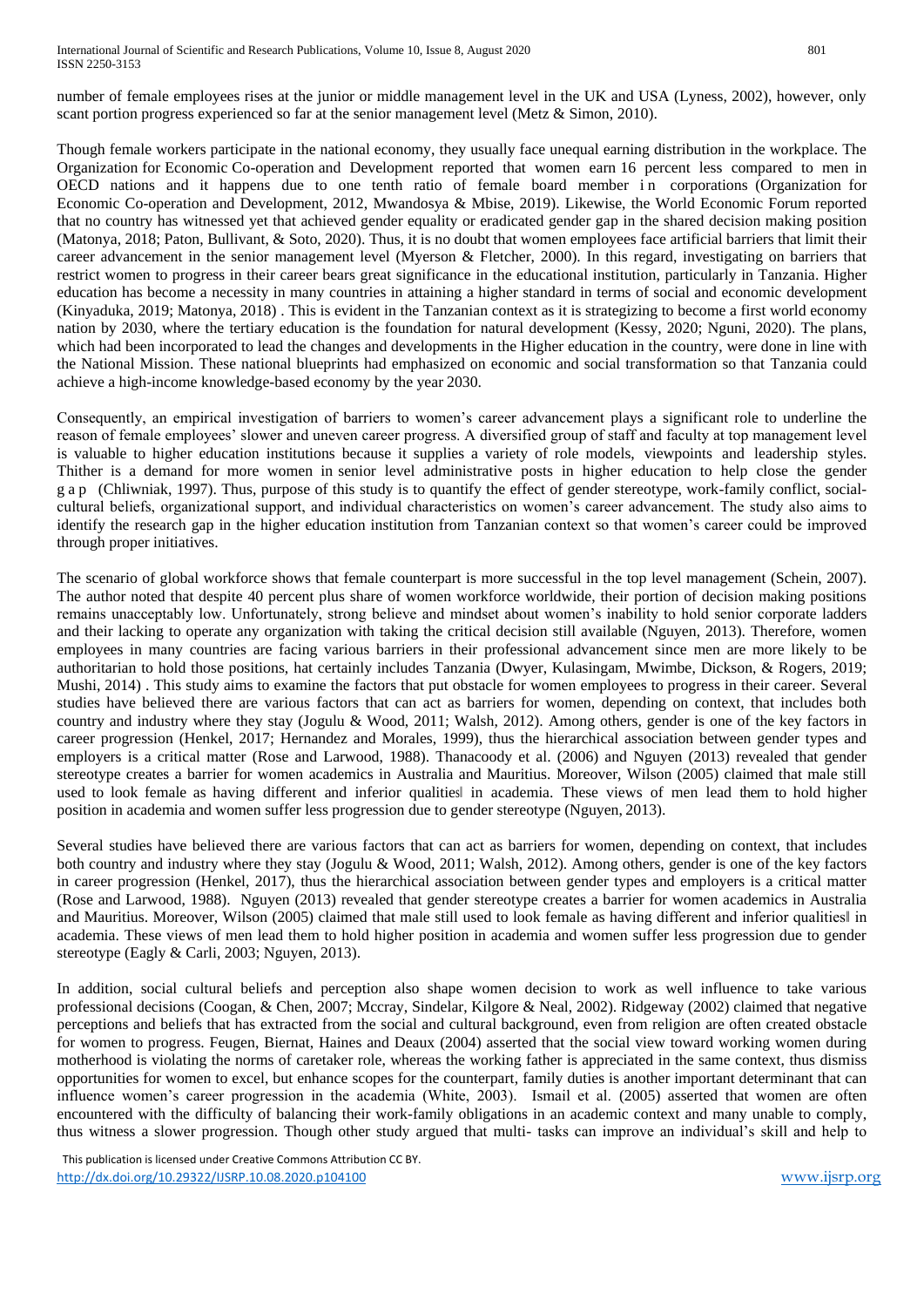enrich with professional caliber (Ruderman et al., 2002). However, a notable number of researches revealed that the burden of balancing work and family is a major obstacle for women to progress (Jogulu & Wood, 2011; Nguyen, 2013). In addition, social cultural beliefs and perception also shape women decision to work as well influence to take various professional decisions (Coogan, & Chen, 2007; Mccray, Sindelar, Kilgore & Neal, 2002). Ridgeway (2001) claimed that negative perceptions and beliefs that has extracted from the social and cultural background, even from religion are often created obstacle for women to progress. Feugen, Biernat, Haines and Deaux (2004) asserted that the social view toward working women during motherhood is violating the norms of caretaker role, whereas the working father is appreciated in the same context, thus dismiss opportunities for women to excel, but enhance scopes for the counterpart.

The social role theory has identified as an underpinning theory for this study. The theory describes the behavioral differences between men and women (Eagly 1987). According to the theory, differences in behavior happen from gender stereotypes, which are typical roles related to gender (Strodtbeck & Mann 1956). The aim of this study is to examine barriers to women's career progression in a public university. Though this issue has been studied since long, but the appropriate answer to address the issue is still ambiguous and mixed picture is pointed. Therefore, this issue is still alive, especially women in the academic context has been attracting attention since number of current studies have focused on this issue (Henkel, 2017; Parker, Hewitt, Witheriff & Cooper, 2018; Winslow & Davis, 2016). Conversely, this study so far identified only one attempt to address this issue from the Malaysian academic context, however, their study was based on a qualitative survey to understand perceptions (Jogulu & Wood, 2011). Thus, the on-going yet unaddressed issue of women's career progression barriers in the context of Tanzanian public university is justified for further examination.

# **Gender Stereotype**

Generally, when people carry generalize thought about the roles and abilities based on gender that represent as gender stereotype. It is shared beliefs about the psychological traits of women and men.Thus, employees in the organization suffer by gender stereotype. Even it is not new that the evaluation of prospective candidate can be biased by gender stereotype in the organization (Heilman, 2001). Therefore, gender stereotype has been repeatedly used in many researches to understand why women lag behind to promote in leading and prestigious position in the organization (Heilman, 2001; Eagly & Karau, 2002). Although women hired in a senior managerial position they usually distinguished as less agentic (achievement-oriented traits) than men (Heilman, 2001; Heilman, Block, & Martell, 1995). Perception driven from the role congruity theory is that female face tough situation to obtain leadership positions than male (Eagly & Karau, 2002). On the other hand, it is speculated that women employees have a lack of personal job fit which block them in acceptances for the senior management role and that is directed by the gender stereotyping perspective (Wood, 2008). For an instant; it has pointed that women employees are the front-liner in the tourism and hospitality industry. However, they are largely presented in clerical and service level jobs, but barely found at professional levels (United Nation World Tourism Organization, 2010), which indicates male are more likely associated with the role of managers in the tourism industry (Wood, 2008). The same story is observed in various other sectors as well.

*H1: Gender stereotype has a significant role in creating barriers on women's career progression*

#### **Social-Cultural Beliefs**

Social and cultural beliefs represent various aspects of today's society which splits women from their career progression. That includes religious and ethnic identity, ethical behaviour, social policies, relationship status, socialization of female and parenthood (Cooray & Potrafke, 2011; Henning & Pfau- Effinger, 2012). Women unable to prepare themselves to improve skills and take challenges due to socialization practices, hence, females remain lack of corporate educations and experiences which lead them to confined career opportunities (De-Leon, 1996). Moreover, implication of social cultural environment from the perspective of behavioural expectations has found influences women's career advancement and cultural attitudes toward professional female is suggested to quantify in previous research (Jamali & Sdani, 2005). In many societies, cultural attitudes toward the role and status of women are still prevalent and it's quite impossible for many of them to dislocate from this cultural tradition due to fear of being ostracized (Kiamba, 2008). Likewise, working outside the home in many societies considered as the violation of cultural norms and traditions (Majanja & Kiplang'at, 2003; Wood, 2008). Therefore, women's professional progression prospects are still considerably illiberal. In addition, traditional beliefs imply that men are the chief of the household, the breadwinner and possess the right of social life, whereas, women's role is caring household despite involving education and professional life (Sadie, 2005). As a result, cultural attitudes and beliefs toward women's progression in decision making position are adverse (Sadie, 2005).

*H2: Social-cultural beliefs have a significant role in creating barriers on women's career progression.*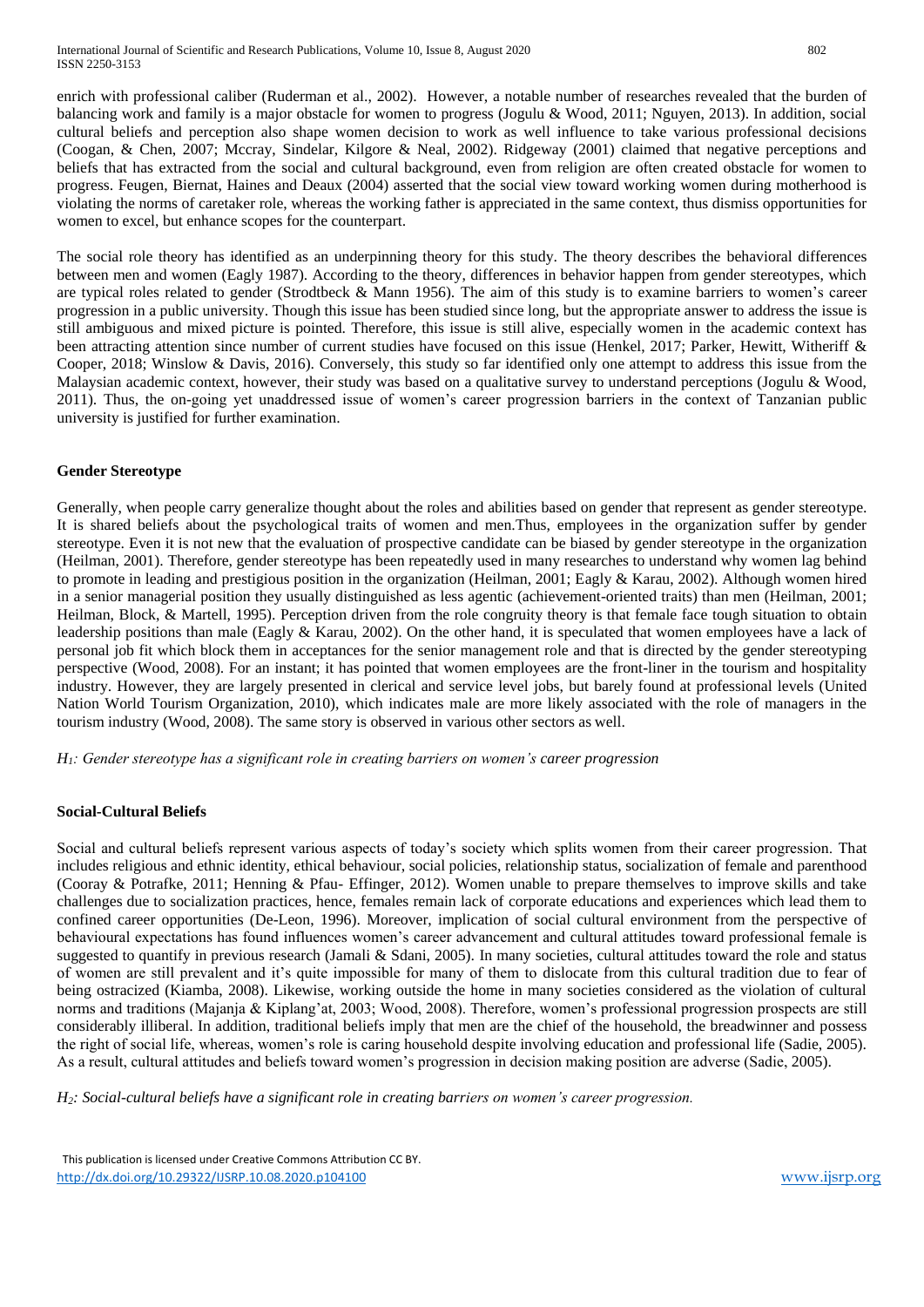

Source: Adapted (Cross, 2010). Figure .1 *Research Framework*

# **Women's Career Progression Barriers**

The dependent variable of this study is women's career progression barriers. Swanson and Woitke (1997) refereed ―barriers in this context as conditions or events, either internally alleged or seen in a woman's atmosphere, which hinder career progress‖. Examples of such barriers include conflict between career demands and child caring, multiple tasks struggle, inadequate career prospects, limitation in adequacy of childcare, gender discrimination, and career selfefficacy. Another study defines, barrier to career progression as a factor, event or phenomenon that prevent or control access to individual women from making progress (Ismail & Ibrahim, 2008).

# **Gender Stereotype**

Gender stereotyping is the practice of ascribing to an individual woman or man specific attributes, characteristics or roles on the sole basis of her or his membership of the social group of women or men‖. According to the United Nation Human Rights Office of the High Commissioner. A gender stereotype is a generalized view or preconception about attributes or characteristics that are or ought to be possessed by, or the roles that are or should be performed by women and men. Stereotypes are generalizations about groups that apply to group members simply because they belong to that group. Gender stereotypes are generalizations about the attributes of men and women (Heilman, 2015)

# **Social-Cultural Beliefs**

It refers to a set of beliefs, customs, practices and behavior that exists within a population. The social-cultural perspective is a theory used in fields such as psychology and is used to describe the awareness of the circumstances surrounding individuals and how their behaviors are affected specifically by their surroundings, social and cultural factors. According to scholar sociocultural perspective: A perspective, describing people's behavior and mental processes as shaped in part by their social and/or cultural contact, including race, gender, and nationality (Ouellette & Wood, 1998). Social-cultural beliefs which are made up of collection of activities and relationships through which people engage in their personal and private lives which include population features, age, ethnicity, religion, values, attitude, lifestyles and associates(Shumbusho, Henry, & Sharon, 2020).

# **3.0 Research and Methods**

The data obtained from the questionnaire survey are analyzed using Statistical Package for the Social Sciences (SPSS) version 23 to analyze the validity and reliability of the data and test the research hypotheses. All the incomplete questionnaires and data will be dropped from the data analysis to ensure the final data collection is worthy to enter into SPSS software for analysis. The analysis begins with descriptive statistics to present the data acquired in a structured, accurate and summarized manner. The descriptive analysis, which includes frequencies and percentages is used to analyze the demographic data. The demographic data, including job title, job level, age, marital status, education, ethnicity, husband, job sector and children status of the respondents. Similarly, the descriptive analysis also checked the frequencies of all independent and dependent variables included mean, standard deviation, maximum and minimum values. In addition, the five facets of barriers to women's career progression were measured for the reliability to check for the consistency and Cronbach's alpha coefficient was used to determine the consistency. The closer Cronbach's alpha value to 1, the higher the internal consistency reliability (Sekaran, 2003). The correlation between the independent variables and a dependent variable was determined through analysis, namely Pearson correlation two-tailed test.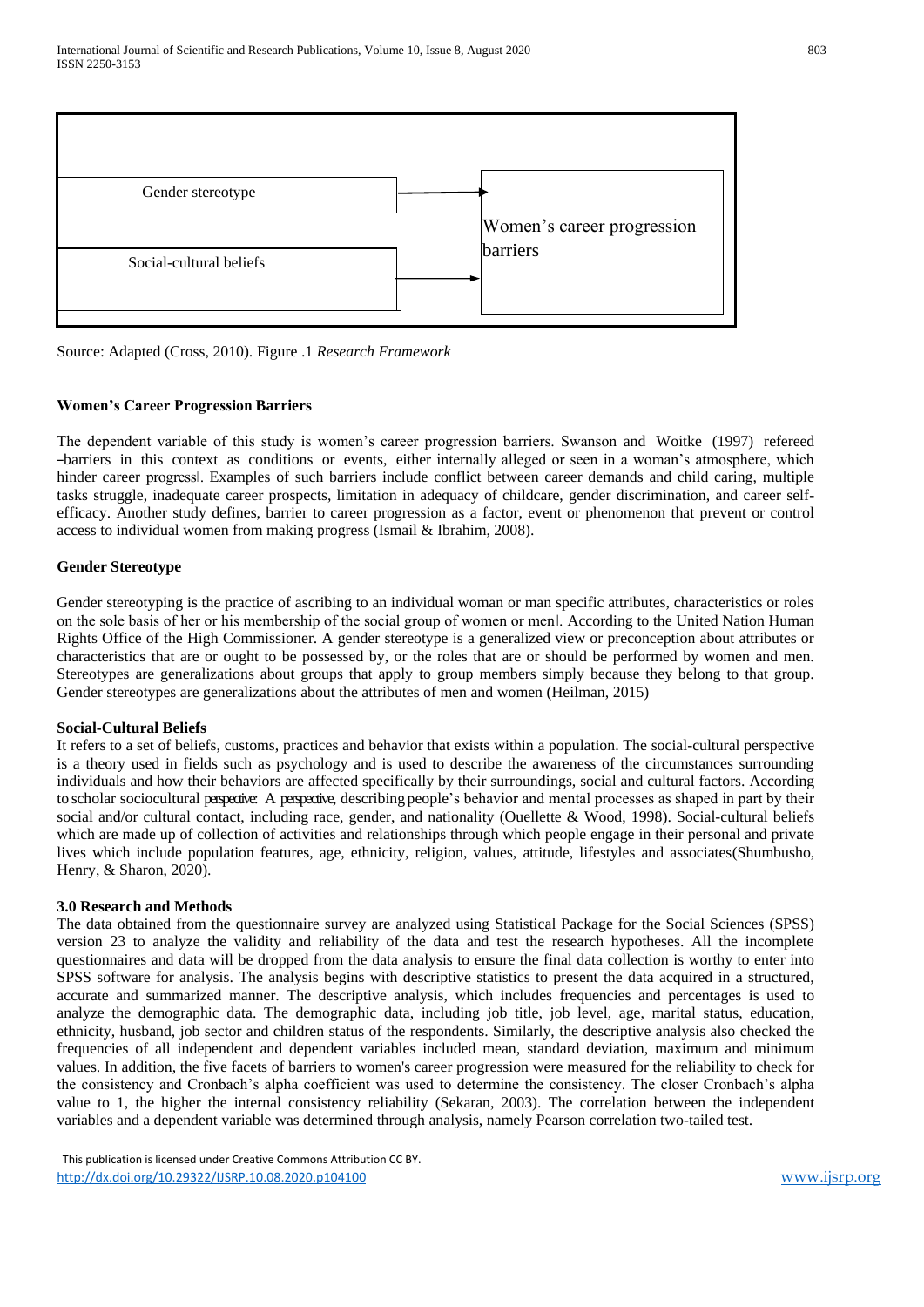According to Pallant (2011), correlation test is utilized to explain the strength and direction of the linear association between selected variables. Sekaran & Bougie, 2009 asserted that Pearson correlation coefficient refers the direction, strength and significance of the bivariate relationship among the study. The Pearson correlation is denoted by letter *r* and the value, ranging from  $-1$  to  $+1$ . Pallant (2011) suggested that the strength is determined as:  $r = 0.50$  to 1.0 is strong,  $r =$ 0.30 to 0.49 is moderate or medium and  $r = 0.10$  to 0.29 is correlation for statistical significance.

| Table 1          |                                     |           |            |  |
|------------------|-------------------------------------|-----------|------------|--|
|                  | <b>Pearson Correlation Analysis</b> |           |            |  |
| <b>Variables</b> | WCP                                 | <b>GS</b> | <b>SCB</b> |  |
| <b>WCP</b>       |                                     |           |            |  |
| GS               | $.597**$                            |           |            |  |
| <b>SCB</b>       | $.515***$                           | $604**$   |            |  |

\*\*. Correlation is significant at the 0.01 level (2-tailed).

**Note:** WCP= Women career progression, GS= Gender stereotype, SCB= Social cultural beliefs.

Table 1 presents the outputs of correlation test between all independent variables with dependent variables. All independent variables show a positive correlation with the dependent variable. The highest correlation is reported between gender stereotypes and barriers to women's career progression at  $r = .597$  ( $p < 0.000$ ) and  $r = 515$  ( $p < 0.000$ ) social-cultural beliefs. Overall, independent variables have shown a strong correlation with the dependent variable, therefore, these can be further analyzed for hypothesis testing.

The multiple correlation co-efficient (R) between the dependent variable and the independent variables is 0.688. Moreover, the coefficient of determination,  $\mathbb{R}^2$  is reported .473 which indicates that 47.3 percent of the variance in women's career progression barriers has explained by these two independent variables analyzed in this research. The rest of the percentage (52.7%) is explaining other factors that are left out of this study. The regression model is significant, with a probability level of 0.000 as evidenced in the ANOVA table.

| Model      |           | <b>Unstandardized</b><br><b>Coefficients</b> | <b>Standardized</b><br><b>Coefficients</b> | t                    | Sig. |
|------------|-----------|----------------------------------------------|--------------------------------------------|----------------------|------|
|            | B         | <b>Std. Error</b>                            | <b>Beta</b>                                |                      |      |
| (Constant) | .531      | .225                                         |                                            | 2.361                | .019 |
| <b>GS</b>  | $.338***$ | .064                                         | .320                                       | 5.246                | .000 |
| <b>SCB</b> | .065      | .060                                         | .070                                       | 1.087                | .278 |
| R          | $R^2$     | Adjusted $\mathbb{R}^2$                      | Durbin-Watson                              | F-statistics         |      |
| .688       | .473      | .463                                         | 1.424                                      | 46.292 ( $P<0.000$ ) |      |

Table 2

Statistically significant at \* 10%; \*\* 5% and \*\*\* 1%.

#### *Notes:*

a. Predictors: (Constant), social cultural beliefs and gender stereotype.

b. Dependent Variable: Barriers to women's career progression.

This study hypothesized that gender stereotype has a significant relationship in creating barriers for women to progress. The regression results show evidence as hypothesized. Gender stereotype has a significant positive relationship with barriers to women's career progression where the coefficient is .320 and p<0.000. This study reveals that, there is an increase of 0.320 in gender stereotype for every unit increase in the barriers to women's career progression. Therefore, hypothesis 1 is accepted.

This study hypothesized that social-cultural beliefs has a significant relationship in creating barriers for women to progress. The regression results show reverse evidence than the study predicted. Social-cultural beliefs found to have an insignificant positive relationship with barriers to women's career progression where the coefficient is .070 and p>0.05. This study indicates that, there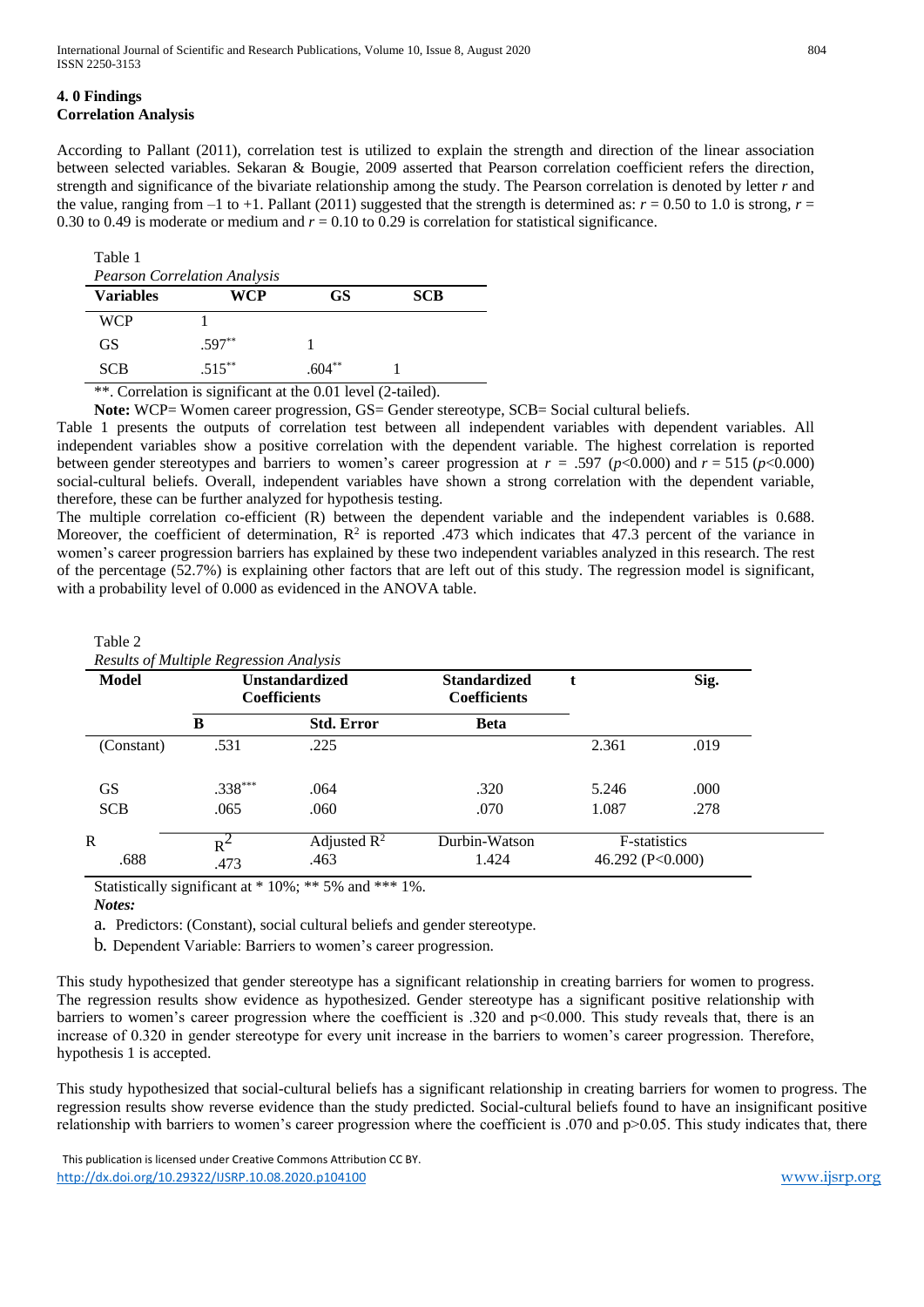is no effect on social-cultural beliefs for any changes in the barriers to women's career progression. Therefore, hypothesis 2 is rejected.

#### **5.0 Recommendations**

Despite an insignificant evidence of socio-cultural beliefs, this study also identifies several strong associations between other independent variables and a dependent variable. Therefore, to resolve or minimize the issue for university staffs, this study places the following recommendation based on the findings. University management should promote fair and comfortable work environment for both male and female staffs. Management should provide opportunities for female staff to demonstrate their credibility that will not only increase their confidence, but will also reinforce to break the stereotype against women. The researcher has observed that women in Tanzania generally soft spoken, shy, easy going and prefer to stay in a comfort zone. Therefore, there will be two folds of initiatives. First, female staff has to be confident and outspoken, and should increase their self-esteem to take any professional challenge. Secondly, university management should engage female staff with more public activities, especially providing them to organize public events which will allow them to mingle with various types of people.

#### **Reference**

.

- Carr, P. L., Gunn, C. M., Kaplan, S. A., Raj, A., & Freund, K. M. (2015). Inadequate progress for women in academic medicine: findings from the National Faculty Study. *Journal of Women's Health*, *24*, 190–199.
- Catherine Ehrich, L. (1994). Mentoring and networking for women educators. *Women in Management Review*, *9*, 4–10.
- Catherine Ehrich, L. (1995). Professional mentorship for women educators in government schools. *Journal of Educational Administration*, *33*, 69–83.

Chliwniak, L. (1997). *Higher Education Leadership: Analyzing the Gender Gap. ASHE-ERIC Higher Education Report, Vol. 25, No. 4*. ERIC.

- Coogan, P. A., & Chen, P. C. P. (2007). Career development and counselling for women: Connecting theories to practice. *Counselling Psychology Quarterly*, *20*(2), 191–204. https://doi.org/10.1080/09515070701391171
- Cooray, A., & Potrafke, N. (2011). Gender inequality in education: Political institutions or culture and religion? *European Journal of Political Economy*, *27*, 268–280.
- De Leon, B. (1996). Career development of Hispanic adolescent girls. *Urban Girls: Resisting Stereotypes, Creating Identities*, 380–398.
- Dwyer, T., Kulasingam, S., Mwimbe, K., Dickson, K., & Rogers, C. (2019). Risk ‑ Taking Behaviors and Sexual Violence Among Secondary School Students in Tanzania. Journal of Community Health, 44(4), 749–755. https://doi.org/10.1007/s10900-019-00673-2
- Eagly, A. H. (1987). *Sex Differences in Social Behavior: A Social-role interpretation*. Psychology Press.
- Eagly, A. H., & Karau, S. J. (2002). Role congruity theory of prejudice toward female leaders. *Psychological Review*, *109*, 573
- Eagly, A. H., Karau, S. J., Miner, J. B., & Johnson, B. T. (1994). Gender and motivation to manage in hierarchic organizations: A meta-analysis. *The Leadership Quarterly*, *5*, 135–159.
- Ezzedeen, S. R., Budworth, M.-H., & Baker, S. D. (2015). The Glass Ceiling and Executive Careers Still an Issue for Pre-Career Women. *Journal of Career Development*, 0894845314566943.
- Fuegen Kathleen, Biernat Monica, Haines Elizabeth, & Deaux Kay. (2004). Mothers and Fathers in the Workplace: How Gender and Parental Status Influence Judgments of Job‐Related Competence. *Journal of Social Issues*, *60*(4), 737– 754. https://doi.org/10.1111/j.0022-4537.2004.00383.x
- Harlan, S. L., & Berheide, C. W. (1994). Barriers to work place advancement experienced by women in low-paying occupations.
- Heilman, M. E. (2001). Description and prescription: How gender stereotypes prevent women's ascent up the organizational ladder. *Journal of Social Issues*, *57*, 657–674.
- Heilman, M. E. (2015). Gender Stereotypes: Impediments to Women's Career Progress. In *Auswahl von Männern und Frauen als Führungskräfte* (pp. 73– 84). Springer Gabler, Wiesbaden. [https://doi.org/10.1007/978-3-](https://doi.org/10.1007/978-3-658-09469-%200_7) [658-09469-](https://doi.org/10.1007/978-3-658-09469-%200_7) 0\_7
- Henkel, M. (2017). Gender Equality in Academic Career Progression: A Matter of Time? *The Changing Role of Women in Higher Education*, 195–207. https://doi.org/10.1007/978-3-319-42436-1\_10
- Hennig, M., & Pfau-Effinger, B. (2012). Women's employment in the institutional and cultural context. *International Journal of Sociology and Social Policy*, *32*, 530–543.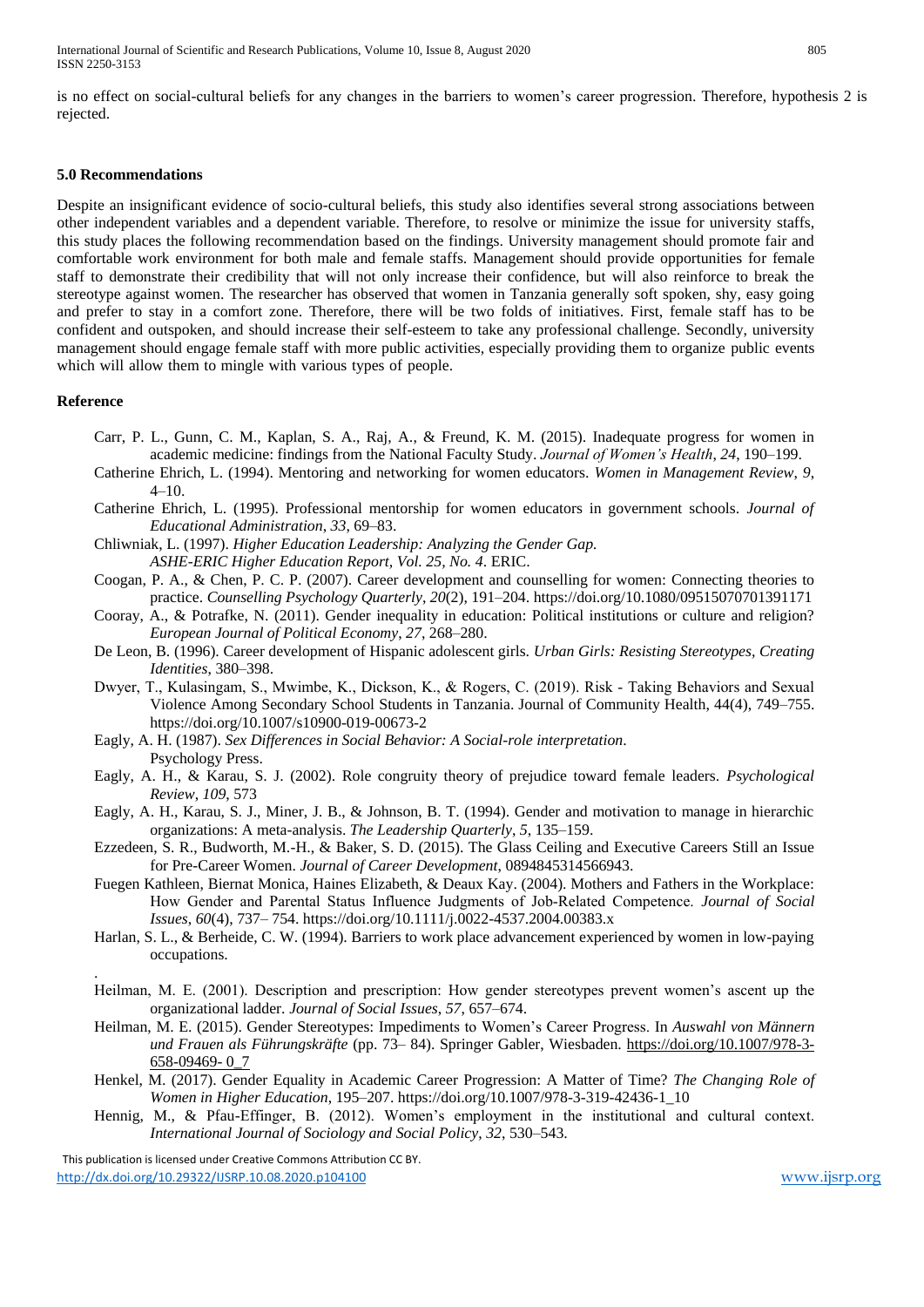.

.

- Hernández, T. J., & Morales, N. E. (1999). Career, Culture, and Compromise: Career Development Experiences of Latinas Working in Higher Education. *The Career Development Quarterly*, *48*(1), 45–58. https://doi.org/10.1002/j.2161- 0045.1999.tb00274.x
- Hoobler, J. M., Lemmon, G., & Wayne, S. J. (2011). Women's underrepresentation in upper management: New insights on a persistent problem. *Organizational Dynamics*, *40*, 151–156.

Hymnowitz, C., & Schellhardt, T. D. (1986). The glass ceiling. *The Wall Street Journal*.

- ILO. (2016). *Women at work: Trends 2016*. Geneva: International Labour Office. Ismail, M., & Ibrahim, M. (2008). Barriers to career progression faced by women:
	- Evidence from a Malaysian multinational oil company. *Gender in Management: An International Journal*, *23*, 51–66.
- Ismail, M., Rasdi, R. M., & Wahat, N. W. A. (2005). High‐flyer women academicians: factors contributing to success. *Women in Management Review*, *20*(2), 117–132. https://doi.org/10.1108/09649420510584454
- Jackson, J. F. (2004). Toward a business model of executive behavior: An exploration of the workdays of four college of education deans at large research universities. *The Review of Higher Education*, *27*, 409–427.
- Jamali, D., Sidani, Y., & Safieddine, A. (2005). Constraints facing working women in Lebanon: an insider view. *Women in Management Review*, *20*, 581–594.
- Jawahar, I. M., & Hemmasi, P. (2006). Perceived organizational support for women's advancement and turnover intentions: The mediating role of job and employer satisfaction. *Women in Management Review*, *21*, 643– 661.
- Jogulu, U., & Wood, G. (2011). Women managers' career progression: an Asia Pacific perspective. *Gender in Management: An International Journal*, *26*(8), 590–603. <https://doi.org/10.1108/17542411111183893>
- Kessy, A. T. (2020). Higher Education and Prospects of Graduates ' Employability in Tanzania. Journal of Education and Practice, 11(9), 177–187[. https://doi.org/10.7176/JEP/11-9-19](https://doi.org/10.7176/JEP/11-9-19)
- Kiamba, J. M. (2008). Women and leadership positions: Social and cultural barriers to success. Wagadu: A Journal of Transnational Women's and Gender Studies, 6, 5.
- Kinyaduka, B. D. (2019). Developing Responsibility for Learning in Higher Education in Tanzania : Experiences from Undergraduate Programmes, (February), 62–69. https://doi.org/10.20448/804.4.1.62.69
- Lyness, K. S., & Thompson, D. E. (2000). Climbing the corporate ladder: do female and male executives follow the same route? *Journal of Applied Psychology*, *85*, 86.
- Majanja, M., & Kiplang'at, J. (2003). Women librarians in Kenya: a study of their status and occupational characteristics. *Library Management*, *24*, 70–78
- Matonya, M. (2018). Participation of Women with Disabilities in Tanzanian Higher Education : Motivations , Strategies and Suggestions.
- Mccray, A. D., Sindelar, P. T., Kilgore, K. K., & Neal, L. I. (2002). African-American women's decisions to become teachers: Sociocultural perspectives. *International Journal of Qualitative Studies in Education*, *15*(3), 269–290.<https://doi.org/10.1080/09518390210122845>
- Metz, I., & Simon, A. (2010). A focus on gender similarities in work experiences in senior management: A study of an Australian bank builds the case. *Equal Opportunities International*, *27*, 433–454.
- Meyerson, D. E., & Fletcher, J. K. (2000). A modest manifesto for shattering the glass ceiling. *Harvard Business Review*, *78*, 126–136.
- Mushi, H. M. (2014). The Effects of Cost-Sharing on the Quality Performance of Higher Education and Introduction of a Balance Score Cards in Tanzania. International Jounal of Innovation and Researchin Education Sciences, 1(2), 41–43.
- Mwandosya, G. I., & Mbise, E. R. (2019). Evaluation feedback on the functionality of a mobile education tool for innovative teaching and learning in a higher education institution in Tanzania Godfrey Isaac Mwandosya & Esther Rosinner Mbise College of Business Education , Tanzania. International Journal of Education and Development Using Information and Communication Technology (IJEDICT), 15(4), 44–70
- Nguni, S. C. (2020). Transformational Leadership in Tanzanian Education.
- Nguyen, T. L. H. (2013). Barriers to and facilitators of female Deans' career advancement in higher education: an exploratory study in Vietnam. *Higher Education*, *66*(1), 123–138. https://doi.org/10.1007/s10734-012- 9594-4
- Oakley, J. G. (2000). Gender-based barriers to senior management positions: Understanding the scarcity of female CEOs. *Journal of Business Ethics*, *27*, 321–334.
- Organization for Economic Co-operation and Development. (2012). *Closing the gender gap: act now*. Organisation for Economic Co-operation Development.
- United Nation Human Rights Office of the High Commissioner. (2014). *Gender stereotypes and Stereotyping and women's rights*. Geneva, Switzerland: Office of the High Commissioner for Human Rights.

This publication is licensed under Creative Commons Attribution CC BY.

<http://dx.doi.org/10.29322/IJSRP.10.08.2020.p104100> [www.ijsrp.org](http://ijsrp.org/)